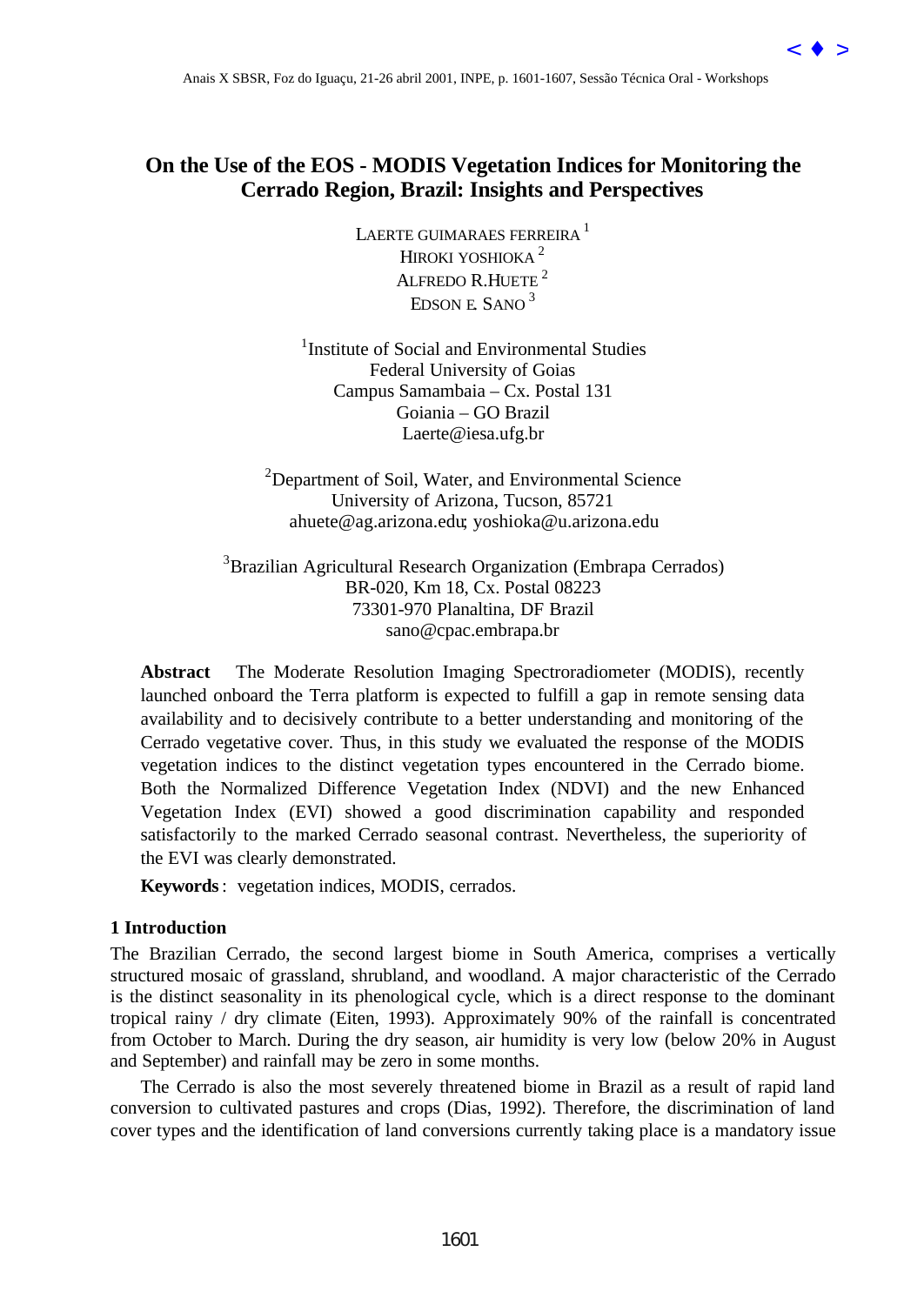and one of the top priorities for the Global Land-Cover and Land-Use Change Strategy within the scope of the NASA Earth Observing System (EOS) program (LCLUC homepage, 2000).

Thus, in this study, we investigated the response of the spectral vegetation indices (VI's) to the Cerrado vegetative cover and its marked seasonal contrast. In particular, we analyzed the VI's developed for the Moderate Resolution Imaging Spectroradiometer (MODIS), recently launched onboard the Terra platform (Justice et al., 1998). These include a continuity Normalized Difference Vegetation Index (NDVI), produced to extend the existent AVHRR-NDVI datasets, and the new Enhanced Vegetation Index (EVI), resistent to atmospheric and canopy background effects (Huete et al., 1999; van Leeuwen et al., 1999).

## **2 Experimental Design**

*Study Area* – The results presented in this study were obtained at the Brasilia National Park (BNP), which comprises an area of aproximately 30,000 ha and is located in the northern Federal District, Brazil, between  $15^{\circ}35'$  and  $15^{\circ}45'$  south latitude and  $47^{\circ}53'$  and  $48^{\circ}05'$  west longitude (**Figure 1**). The BNP encompasses the major true savanna formations encountered in the cerrado biome, which depict the transitions from the dominant herbaceous stratum (savanna grassland and shrub savanna) to the more complex, wooded dominated stratum (wooded savanna and the savanna woodland) (Ribeiro & Walter, 1998).



**Figure 1** – Brasilia National Park (center) and Brasilia (lower right corner)

*Field Data* –The major data presented and discussed in this paper was obtained by the Modland Quick Airborne Looks (MQUALS) package, consisting of a calibrated spectroradiometer,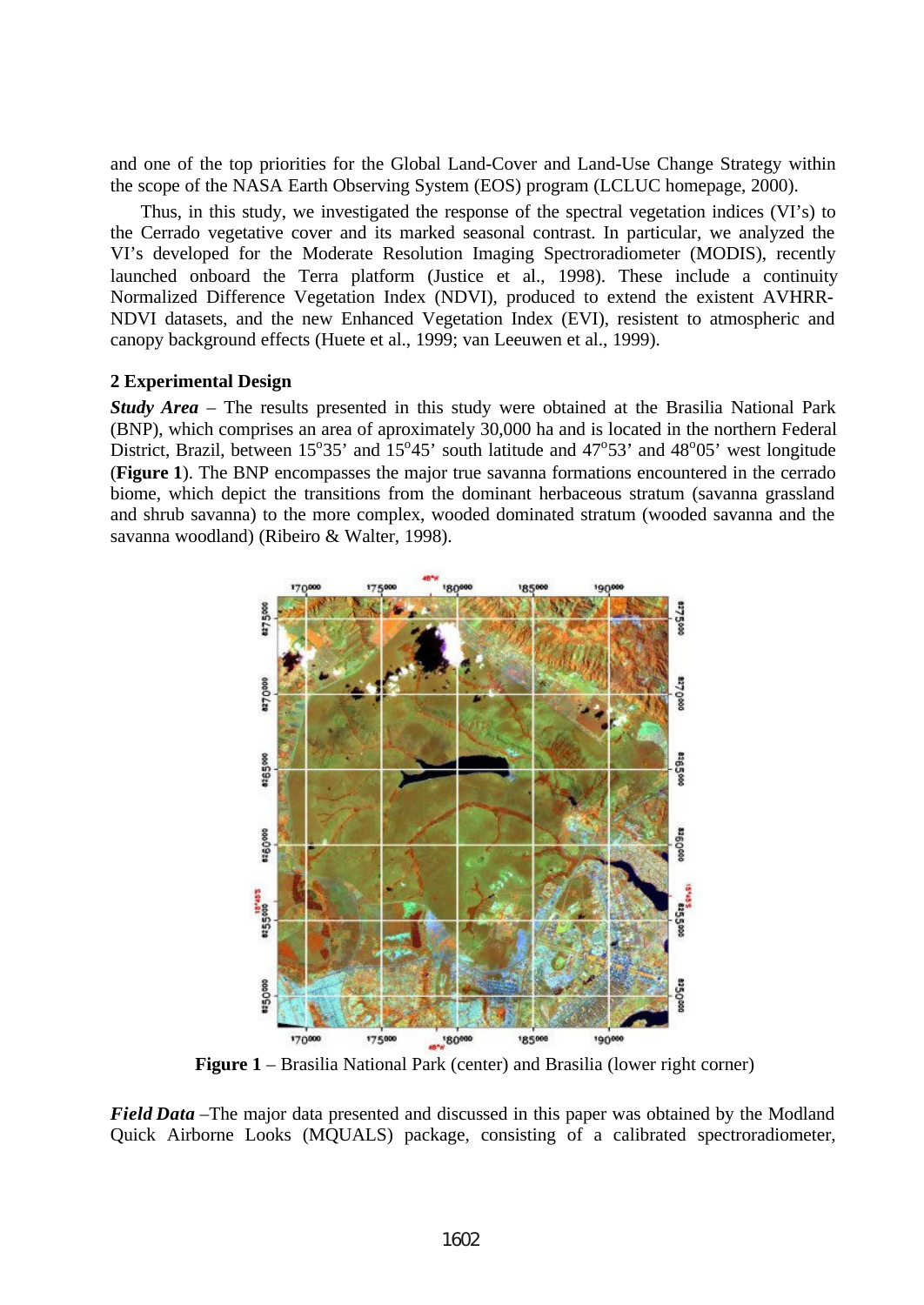operating within the range from 269.2 to 1068.78 nm, at 1.5678 nm resolution, and a visible digital camera. Both instruments were attached to an ultra-light type aircraft and flown over the site on May 5 (wet season) and July 18 (dry season) to provide top-of-canopy, nadir reflectance values and digital images over the major cerrado formations (cerrado grassland, shrub cerrado, wooded cerrado, cerrado woodland), and over a forest formation (gallery forest) – (**Figure 2**).



*Data Processing & Analysis Approach* – The atmospheric free, nadir looking spectroradiometric data, processed to surface reflectance values traceable to a  $NIST<sup>1</sup>$  reflectance standard, was convoluted to the MODIS bandpasses and converted to the Normalized Difference Vegetation Index (NDVI) and the Enhanced Vegetation Index (EVI), according to the following equations:

$$
NDVI = \frac{\mathbf{r}_{NIR} - \mathbf{r}_{Red}}{\mathbf{r}_{NIR} + \mathbf{r}_{Red}}
$$

$$
EVI = \frac{(\mathbf{r}_{NIR} - \mathbf{r}_{Red})}{(L + \mathbf{r}_{NIR} + C_1 \mathbf{r}_{Red} - C_2 \mathbf{r}_{Blue})} * 2.5
$$

Where L is a canopy background calibration factor that normalizes differential Red and NIR extinction through the canopy, and  $C_1$  and  $C_2$  are coefficients accounting for atmospheric aerosol effects. In this study, L,  $C_1$ , and  $C_2$  were approximated by 1, 6, and 7.5, respectively.

The seasonal variation in the VI's response was accounted by:

l

<sup>&</sup>lt;sup>1</sup> - U.S. National Instrumentation Standards.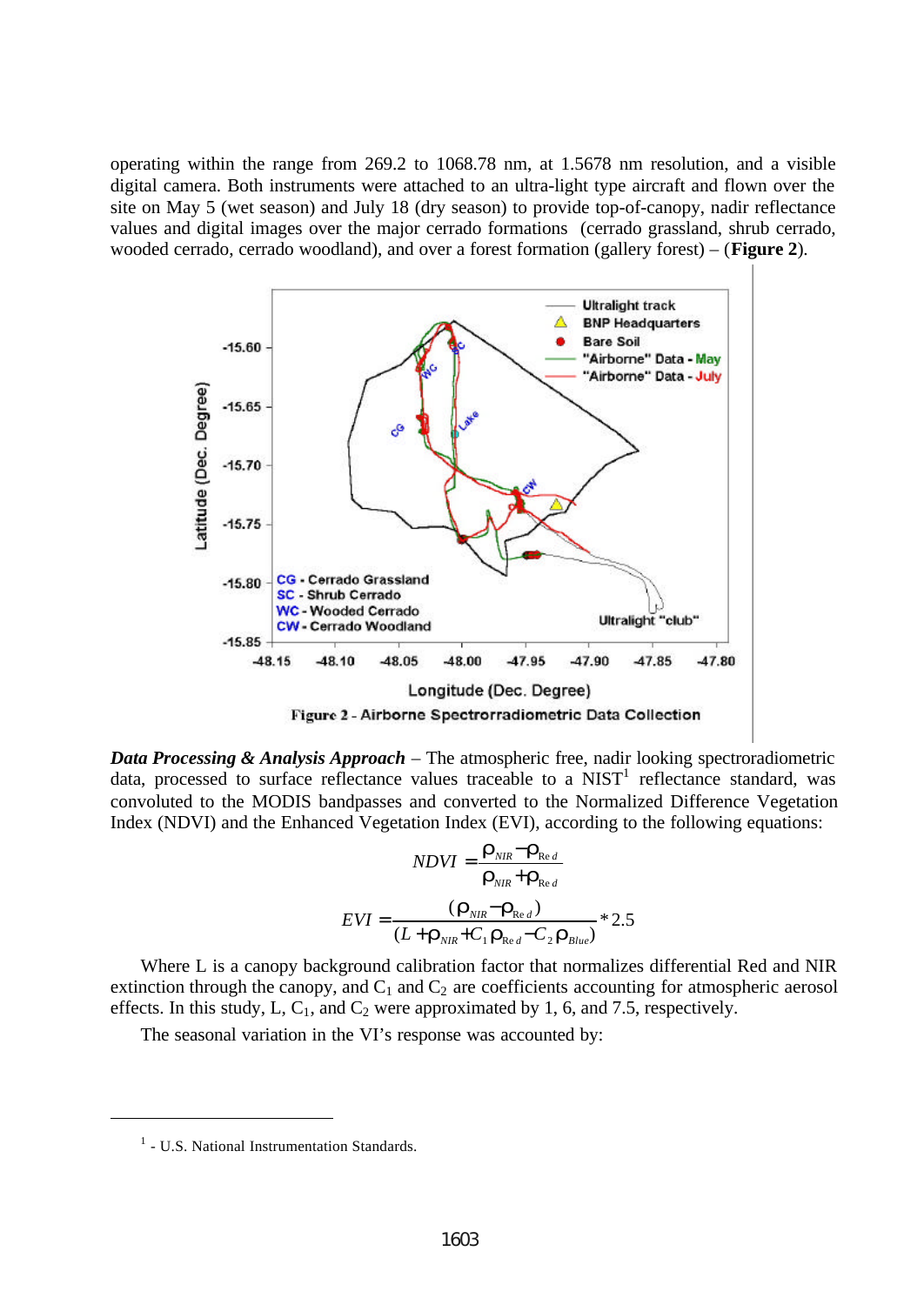$$
\%VI_{variation} = (\frac{VI_{wet season} - VI_{dry season}}{VI_{wet season}}) * 100
$$

Thus, a decrease in either NDVI or EVI, as the vegetation dries out (dry season), results in a positive variation. By contrast, a higher dry season value results in a negative variation.

On the other hand, discrimination assessments<sup>2</sup> were based on ANOVA and a Tuckey test, in relation to which, two vegetation classes were considered to be significantly differentiated by either EVI or NDVI whenever the null hypothesis (i.e., the two classes show identical VI response) was associated with a probability value (p) equal or smaller than 0.05 (Davis, 1986).

## **3 Results**

l

Some of the structural parameters of the Cerrado physiognomies considered in this study are shown in **Table 1**. A major differentiation criterium among these vegetation types is the continuous and systematic increase in the woody layer as one goes from the cerrado grassland up to the gallery forest. These distinct patterns are clearly accompanied by the VI's response (**Figure 3**). For both seasons, the VI's values tend to increase from the cerrado grassland to the gallery forest. As expected, the NDVI values are always higher than the corresponding EVI values.

| Table 1 - Brasilia National Park - Major Characteristics |                                               |                            |              |                                       |              |
|----------------------------------------------------------|-----------------------------------------------|----------------------------|--------------|---------------------------------------|--------------|
| <b>Vegetation</b><br><b>Communities</b>                  | <b>Above-Ground</b><br><b>Characteristics</b> | % Cover of woody<br>layers |              | <b>Average Height of</b><br>Trees (m) |              |
|                                                          |                                               | <b>Shrubs</b>              | <b>Trees</b> | Shrubs <sup>3</sup>                   | <b>Trees</b> |
| <b>Cerrado</b><br><b>Grassland</b>                       | Open grassland                                | < 1.15                     |              | < 1.4                                 |              |
| <b>Shrub Cerrado</b>                                     | Open grassland with<br>sparse shrubs          | 4.25                       | 0.64         | 0.8 / 1.6                             | 4.73         |
| Wooded<br><b>Cerrado</b>                                 | Shrubland with sparse<br>trees                | 24.27                      | 5.43         | 0.79 / 1.17                           | 5.33         |
| <b>Cerrado</b><br>Woodland                               | Mixed grassland,<br>shrubland, and trees      | 20.87                      | 24.53        | 1.65/2.5                              | 5.66         |
| <b>Gallery Forest</b>                                    | Evergreen woodland                            |                            | $70 - 95$    |                                       | $20 - 30$    |

<sup>2 -</sup> For the discrimination analysis, only the wet season VI's were considered.

<sup>3 -</sup> Numbers in "bold" indicate the predominant average, whenever two distinct heights can be readily identified.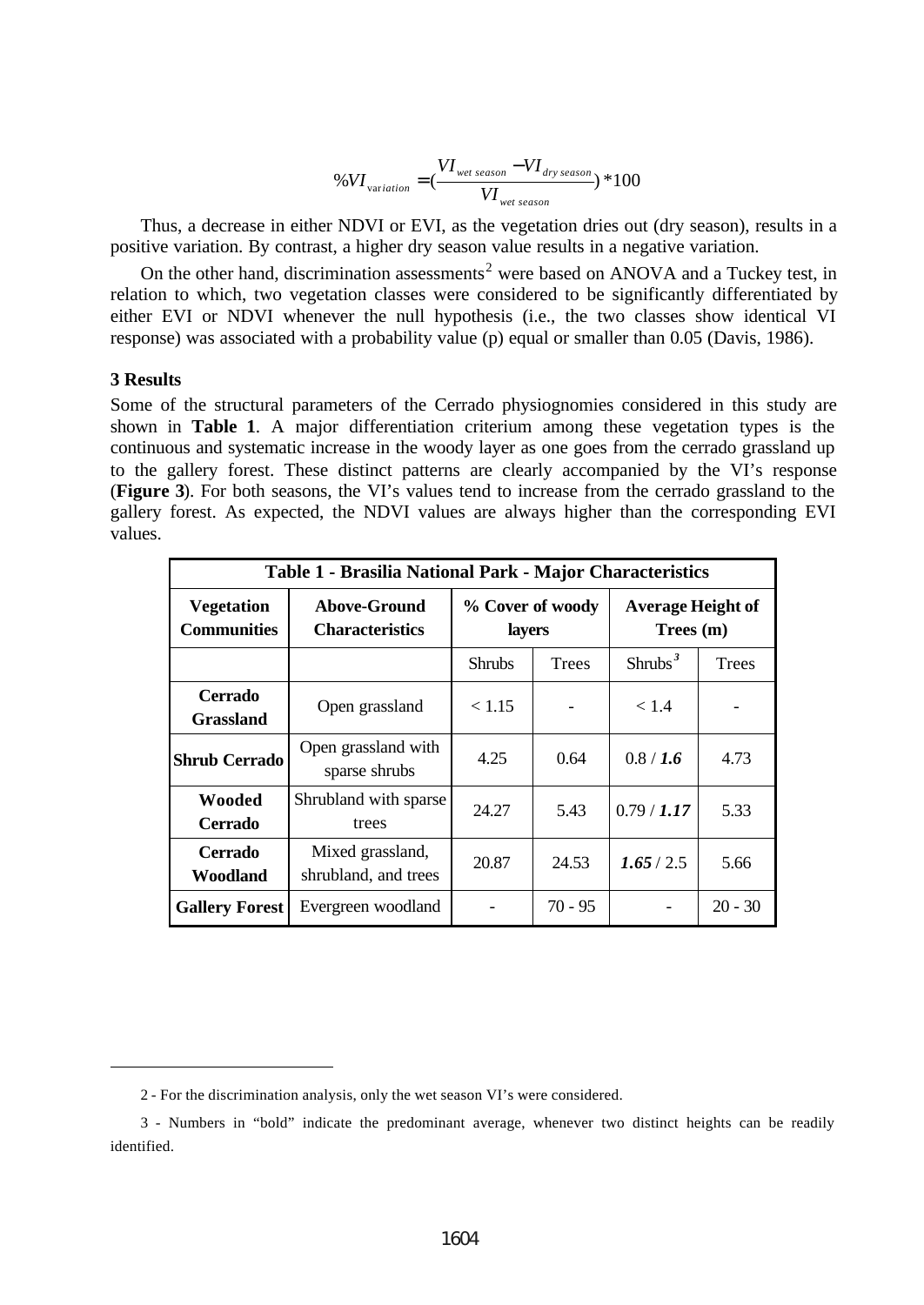Concerning the impact of the seasonal contrast onto the VI's, the variations in their values tend to decrease as the woody layer increases; thus, the VI's response of the herbaceous dominated physiognomies (e.g., cerrado grassland & shrub cerrado) will show maximum seasonal variation (as high as 40.65%), as opposed to a completely dominated wooded physiognomy (e.g., gallery forest), which shows VI's variations as low as 7.6% (**Figures 4**). Such variation pattern in the VI's response is expected, since the more developed the woody layer is, the higher the capacity of a given physiognomy to buffer the seasonal changes taking place, mainly at the understory level.

From **Figure 4**, it is also clear that the EVI, comparatively to the NDVI, shows a stronger response to the seasonal changes in the vegetative cover. Although not shown in here, it has been demonstrated by Ferreira et al. (2000) that the more pronounced MODIS EVI response to the seasonal contrast is directly related to this index higher sensitivity to the red and NIR reflectance bands.

With respect to the VI's discrimination capabilities, the MODIS EVI only failed to significantly discriminate between the wooded cerrado and cerrado woodland, while the MODIS NDVI only failed to discriminate between the cerrado grassland and shrub cerrado.

Concerning the VI's dynamic range, another indicative of their performance, the EVI showed a better response. When considering the total radiometric dataset collected over the Brasilia National Park, the dynamic ranges for the MODIS NDVI and for EVI were 1.41 and 1.63, respectively. On the other hand, when taking into account only the 5 vegetation sites yielded dynamic range values of 1.18 and 1.27, respectively.



**Fig. 4**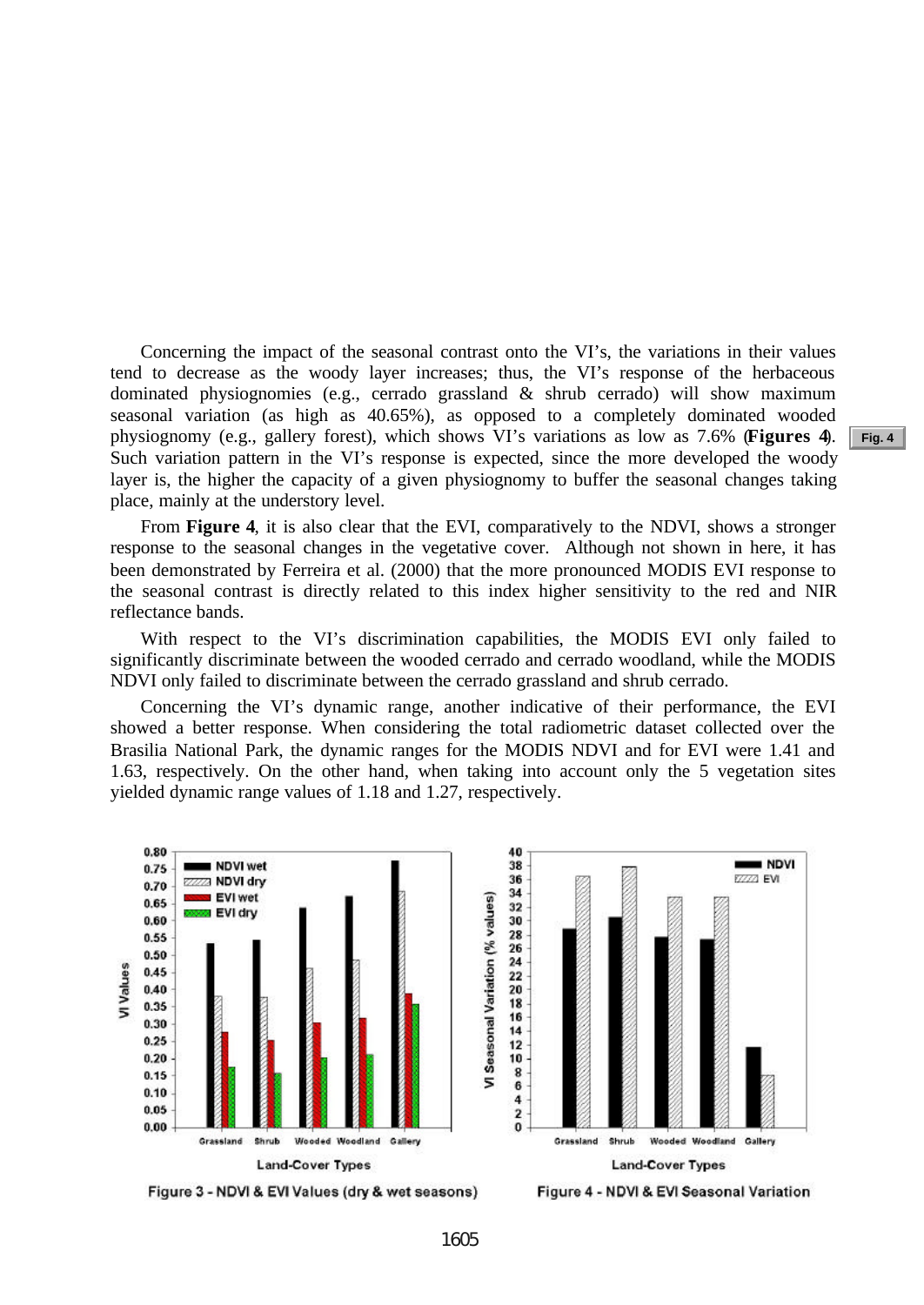## **4 Summary and Discussion**

It is estimated that approximately 40 % of the cerrado area have been already converted into cultivated pastures, field crops, urban development, and degraded areas. Another 35 % of the total area is occupied by native pastures, which support about 50 million cattle (Mantovani  $\&$ Pereira, 1998). Unfortunately, this aggressive land occupation and conversion process has not been significantly reduced, since the Cerrado is still a major farming frontier in Brazil.

Nevertheless, very few attempts have been made towards the operational utilization of remote sensing data to effectively monitor this biome. While the high spatial resolution and acquisition costs are the limiting factors regarding the continuous utilization of the TM, and more recently, ETM<sup>+</sup> imagery, the low spatial resolution and low quality of the AVHRR NDVI datasets are the major impediments to their effective utilization. It has been demonstrated that errors of +/- 50% may affect the AVHRR-NDVI product, due to poor sensor calibration, poor pixel location, insufficient cloud screening, and variable acquisition geometry (Goward et al., 1991; Moody & Strahler, 1994).

The MODIS data, marked by substantial sensor improvements, and in particular, the MODIS VI products, in a "ready-to-use" format, at 250m, 500m, and 1km resolution, are expected to fill this gap in data availability, and to decisively contribute to a better understanding of the Cerrado's vegetative cover. The correct application of the MODIS VI's, however, requires a clear understanding of their functionality, behavior, and on how they respond to a specific vegetation type. Thus, in this study we attempted to evaluate the MODIS VI's, based on simulated data, in the context of the Brasilia National Park, which may be assumed to well represent the Cerrado's land-cover mosaic.

While both the NDVI and EVI performed nearly the same with respect to the discrimination of the cerrado vegetation types, it is important to emphasize the superiority shown by the EVI. Its higher dynamic ranges may suggest a greater sensitivity to the vegetative cover variability, and, therefore, a better response to the major land-cover types, as well as to the subtle transitions among them.

One also must consider the conspicuous response of the VI's to the cerrado seasonal contrast, in relation to which, the EVI clearly outperformed the NDVI as well. If the vegetation indices properly and readily respond to such natural changes in the vegetative cover, as it seems to be the case, preventive measures over critical regions, with respect to potential fire hazards, can be established. In fact, Almeida (1997) successfully demonstrated the usefulness of the AVHRR-NDVI datasets for mapping precipitation deficits in the Cerrado region, which would serve as a major input for a warning system for areas under high combustion risk.

### **5 Acknowledgments**

The authors are grateful to Jair Maia from the LBA Office, Brasilia, as well as to Heleno Bezerra and Balbino Evangelista from Embrapa Cerrados for their strong support during the field activities. This work was supported by both MODIS contract NAS5-31364 (A.R. Huete) and NASA EO-1 grant 320870 (A.R. Huete / H. Yoshioka).

### **References**

Almeida, S.A.O. Determination of surface moisture reduction in the Cerrado Region with NOAA / AVHRR images and pluviometric precipitation data. Ph.D. dissertation, Department of Ecology, University of Brasilia. 188 p., 1997.